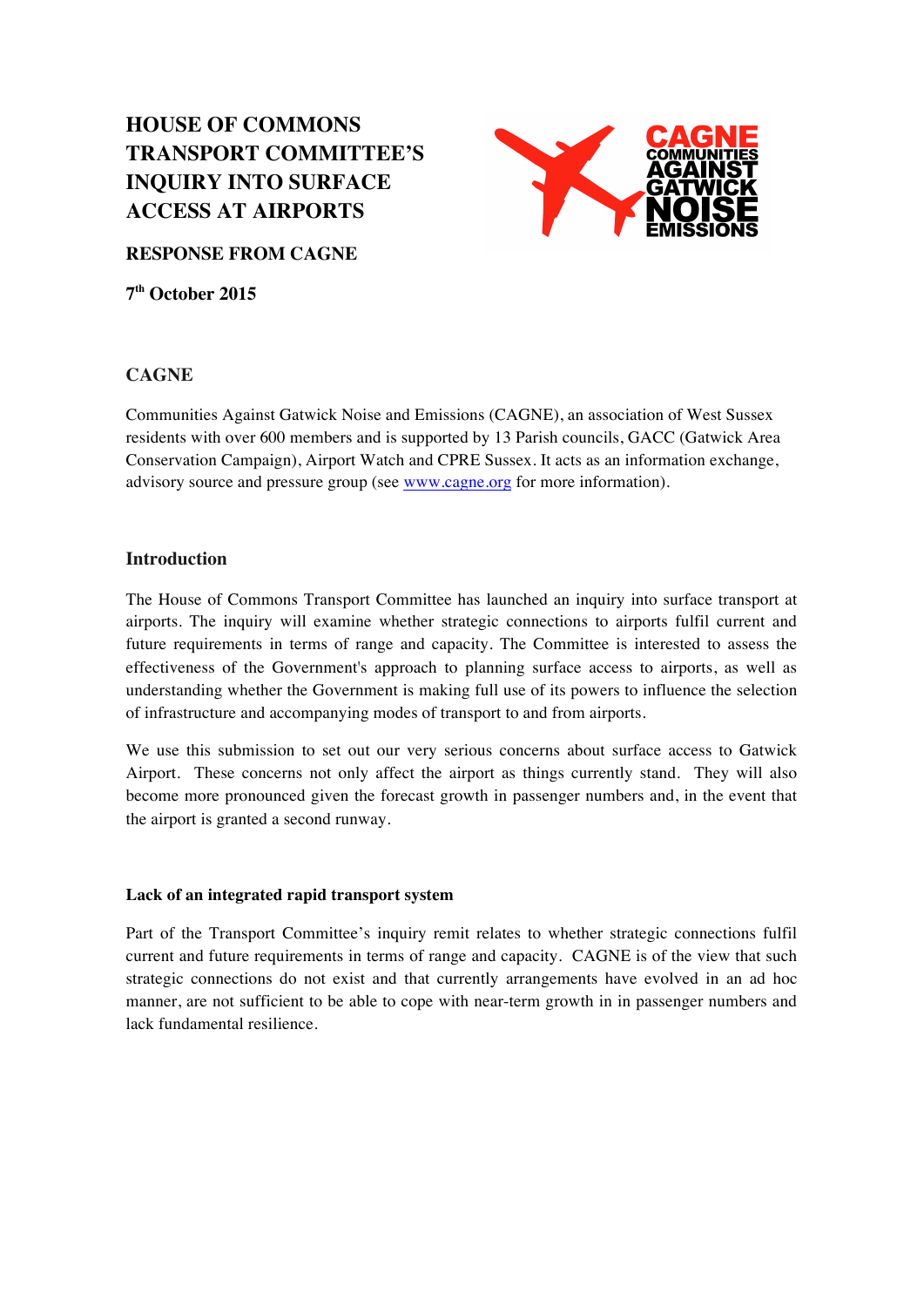## **Rail Transport**

In making the comments that follow we have drawn on the recent National Rail Sussex Route Study of 2015 (SRS) -

1. Overcrowding/under-capacity.

Enormous increases in passenger numbers on the Brighton Main Line (BML) are foreseen with passenger numbers increasing by 2043 by 115% for those travelling to London Bridge and 34% to Victoria( SRS Exec. sum p.9). This is on top of an increase of 65% in passenger numbers since 2003.

Even after completion of the Thameslink improvement, the SRS states there will be unacceptable standing from as far out as Haywards Heath and by 2024 serious capacity problems overall (SRS pp39-40). By 2018, with or without a new runway, the SRS states (p52) that Gatwick passengers will be subject to significant congestion and standing on trains. In fact even if awarded to the airport, the new runway would not be operational before 2025. Even if there were no second runway and the foreseeable improvements were undertaken by 2043:

- many people who board the BML to London at Brighton at peak hours will have to stand all the way;
- a high proportion who board the Gatwick Express at Gatwick would have to stand all the way, as would a higher proportion of those who boarded ordinary trains there;
- everybody who board at East Croydon would have to stand; and
- most people who board at Lewes would have to stand also.

The same would apply on their return journeys (see p104 and figure 96 of the SRS). With a second runway, supposing 70 million air passengers annually through LGW with about 50% using public transport, an average of about 2,750 passengers would be added to this picture each hour.

**Together these figures at best paint a picture of a rail line at the edge of its tolerance. At worst they flag a very serious capacity issue and what will amount to an unacceptable level of passenger experience. We contend that this will in turn drive more passenger and airport worker journeys to the road network.**

2. Playing with fire.

The picture painted above is the basis of the SRS presentation. However, the palliative measures proposed in the London and South East Market Study (2013) published by the Office of Rail Regulation to deliver an "improved" situation are in their very infancy as proposals. There is no guarantee that they are possible. They have not yet been subjected to scrutiny as to affordability, value for money or their feasibility from engineering point of view. Indeed, the interventions needed are described by SRS in the Executive summary p.12 as "very challenging technically".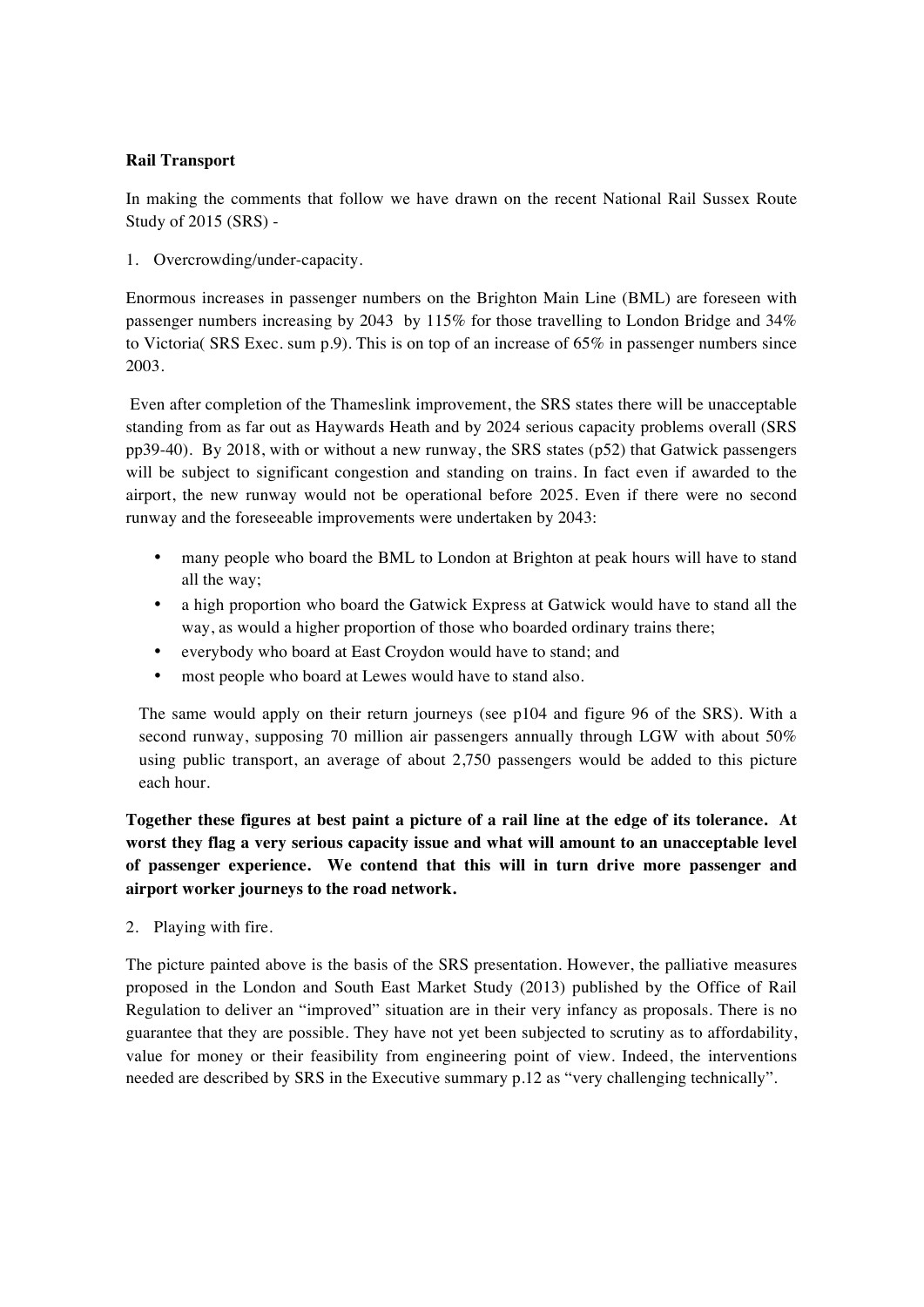## 3. Lack of resilience.

Any breakdown or hitch on the BML has very serious and immediate knock-on effects. This is the biggest contributory factor to the falling performance index of the line. This is due to:

- The sheer density of trains;
- the lack of alternative routes to what will always be a single line (a further line is dismissed as a practical possibility in the SRS (see chapter 6.);
- that junctions are all flat, as opposed to Grade Separated so no "flyover" is possible; and
- that relevant loop lines (all to the south of East Croydon) are long and circuitous

In total there are likely to be more trains operating and interacting on the BML than on any line in the country (SRS fig 3) and there are many movements of trains between fast and slow lines. Consequently even minor incidents can and will have widespread effects (SRS p27).

## **Road transport**

1. Motorway and trunk roads

As pointed out above in our comments on the rail infrastructure, it follows that millions of passengers and airport workers who might have chosen public transport will ^be forced to use road transport due to the  $\land$  situation on the railway. This makes Gatwick Airport Limited's (GAL's) and, even the more balanced assumptions of the Airport Commission, look extremely optimistic in relation to road journeys should a second runway be awarded.

As a preliminary comment, CAGNE notes that in relation to the new potential South East runway, the additional road requirements for the Heathrow proposal are small. (The modifications to the M25 are part of the airport project). The majority of road infrastructure for an expanded Heathrow is already in place unlike at Gatwick where additional ring roads would be required around places including Crawley, Gatwick and East Grinstead as well as many additional junction upgrades.

As things currently stand at Gatwick the principal roads used to access the airport are the M23, the M25, the A23 and the A217. Sections of the M23 close to LGW have a terrible record in relation to delays (with these being greater than for any section on the southern part of the M25!). Over and above this, two of the approach roads (the North-South section of the A23 up to the beginning of the M23, and, the journey in the opposite direction M23 northwards along the A23) both featured in the worst ten roads in the whole of Britain for 'on-time' journeys, during the summer of 2013 (Daily Telegraph, 12 August 2013). Further, Reigate and Redhill, the two principal towns between Gatwick Airport and the M25, are choke points for traffic, with three major trunk roads running through them (the A25 west-east, the A23 and the A217 north-south)\*.

The above reflects the current state of affairs and does not take into account the forecast increase in passenger journeys with or without a second runway. If there were to be a second runway then even if there were to no leakage across to the road system as GAL hopes (something that we vehemently contend will not be the case), then we estimate as a minimum there will be an extra 20,000 car journeys a day added to this already overcrowded system. The conservative figure of 20,000 extra car journeys is based upon an estimate of 50% of our posited increase of an extra 35 million passengers a year by 2043 (less than GAL predicts in fact) coming to the airport by road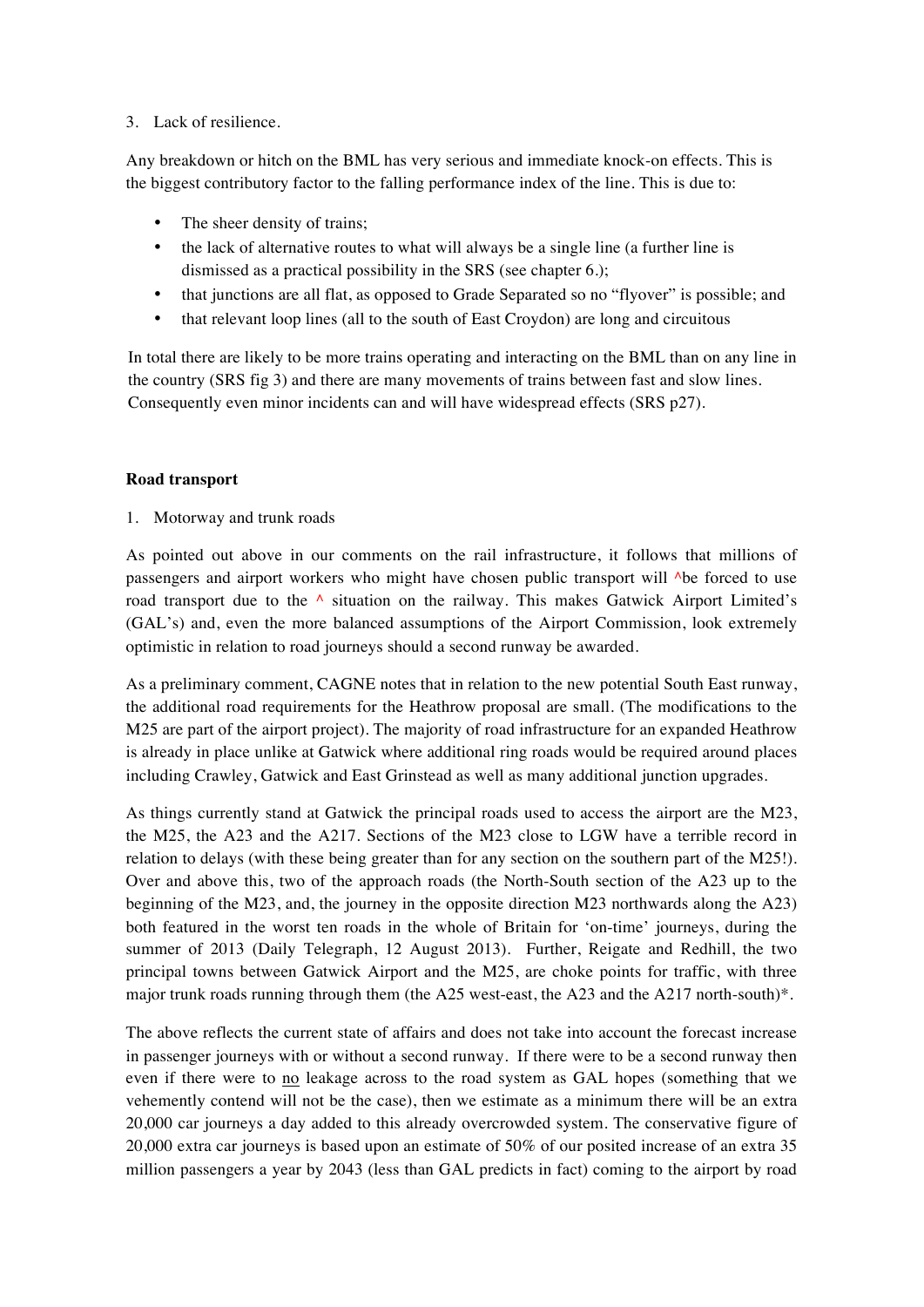and assumes that cars bearing passengers contain an average of 2.5 persons each (a figure that may seems high but on that allows for Gatwick being a holiday airport).

But worse is to come. . .

The submission made by GAL to the Airports Commission on  $14<sup>th</sup>$  May 2014 predicts 20,000 new jobs at the airport plus 100,000 "catalytic" jobs across London and the South East. West Sussex County Council also predicts 20,000 catalytic jobs in the immediate locality. "*Even if we stay with the West Sussex figure of 40,000 new jobs* [in all]*, and if half of these travel by public transport (a figure which we contend is optimistic), it would still mean an extra 20,000 car journeys twice a day, adding a staggering 40,000 to the air passenger journeys…"\**

#### And yet worse . . .

The Airports Commission has suggested that additional housing will be needed over 14 counties to accommodate additional airport workers and organic growth in demand for housing and yet makes no provision for additional road transport. For example one proposed development is Mayfield Market Town (MMT) between Henfield and Sayers Common in Mid Sussex which would have 10,000 Houses. The location of MMT has been determined for its proximity to the A23. (The nearest rail station is Burgess Hill, which does not have the parking capacity to handle the increase). This will result in much greater increase in road traffic than presently estimated.

*(This) on roads which are already not fit for purpose and which have little prospect of gaining dramatic growth in capacity even with junction 9 on the M25 being upgraded, and with* parts of the M23 and part of the M25 due to utilise smart road sections, i.e. use of the hard shoulder as additional lane, becoming what is termed a smart motorway. *"Arguably any proposal to use the hard shoulder of a motorway is itself an indication of desperation rather than of being smart".\** Even with the use of the hard shoulder the M23 will be at full capacity before a second runway is fully functional, this is illustrated by Gatwick's disingenuous submission to the Commission which provides forecasts for growth up to 2050 when the new runway would be at full capacity but only provides access growth to the point the new runway would open.

Neither do the above predictions take any account of the deliveries by light van or similar means which will be triggered by the increase in small and medium size business activity, both in West Sussex and neighbouring areas and the airport itself, by the adoption of a second runway.

#### 2. Freight

In the event of a second runway, GAL predicts a spectacular increase in airfreight of over 1000%! In no place does GAL's submission document to the Commission specify quite how this is to be moved to its final destination. One thing is sure – it won't go by rail from the airport. There are no freight facilities at Gatwick Airport Station (see the SRS p.93). The nearest freight rail link is in fact the West London line. No calculation appears to have been attempted, so far, of the burden this will place on a) trunk b) local roads.